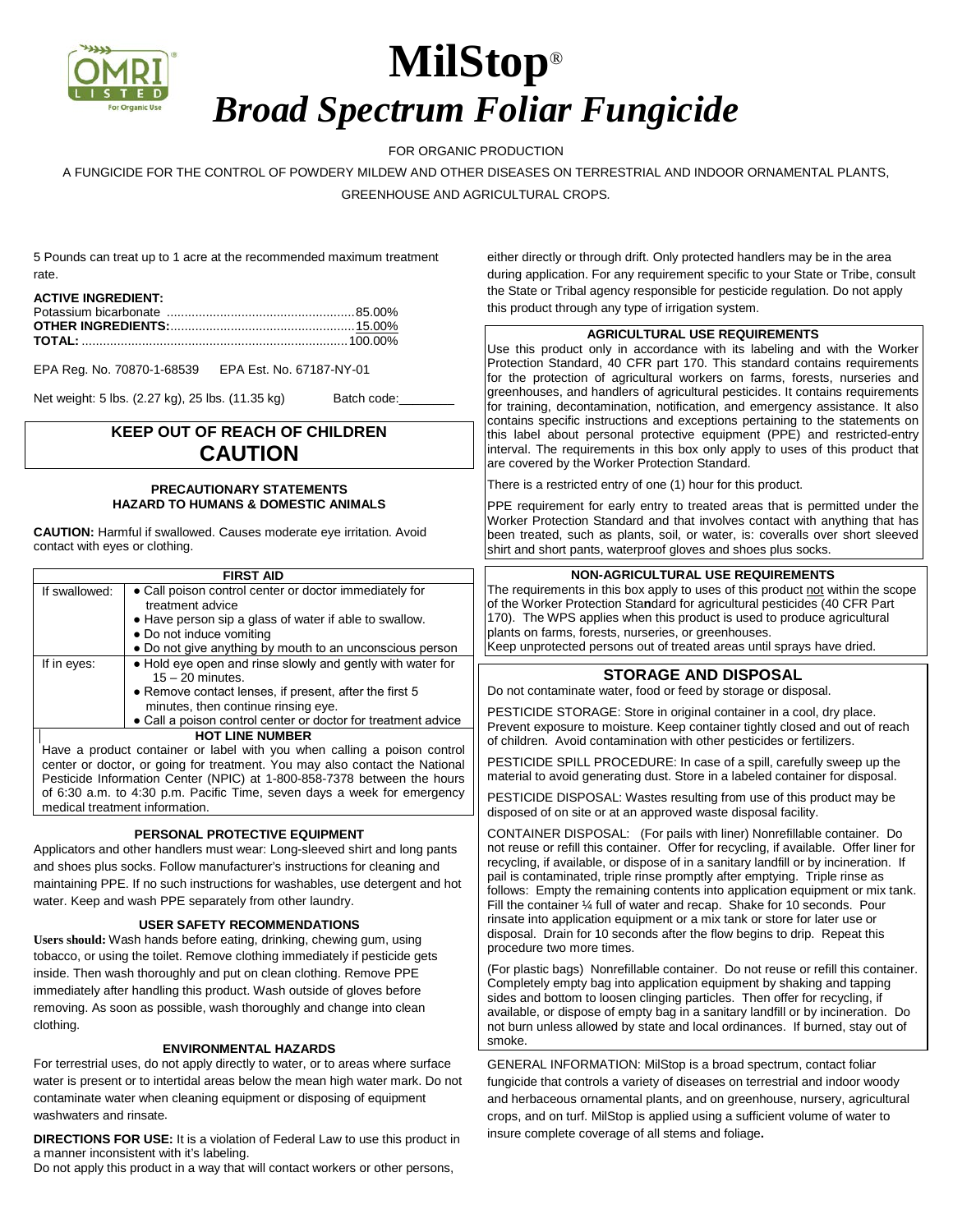**NOTICE TO USER:** Due to variability within species and in application techniques and equipment, and possible tank mix combinations, neither the manufacturer nor the seller has determined whether MilStop can be safely used on all varieties and species of ornamentals, greenhouse, and agricultural plants under all conditions. Therefore, the professional user should determine if MilStop can be used safely before broad usage by applying the prescribed use rate under the conditions expected to be encountered to a small test area. Any adverse effects should be visible within 14 days. For curative disease control on sensitive crops apply at a rate of 2.5 pounds of MilStop per 100 gallons of water per week and increase the rate each week in 0.25 pound increments. Do not exceed a use rate of 5.0 pounds per acre per application.

**IMPORTANT**: Read the entire label before using MilStop. Consult your State Agricultural Experiment Station or Extension Service Specialist for additional information on timing of applications, rates, and any additional requirements or restrictions.

**MIXING INSTRUCTIONS:** MilStop must be diluted with water before applying. Carefully measure and mix the product and water. Fill tank with  $\frac{1}{2}$  to  $\frac{3}{4}$  of the selected volume of water prior to the addition of MilStop. Start mechanical or hydraulic agitation. Slowly add the required amount of MilStop to the tank. Continue to fill the tank with water to the desired volume while agitating to promote uniform distribution and prevent settling.

**DO NOT MIX WITH OTHER SOLUBLE PESTICIDES OR FERTILIZERS NOT COMPATIBLE WITH MILD ALKALINE SOLUTIONS. THE ADDITION OF SURFACTANT OR WETTING AGENT TO SPRAY IS NOT REQUIRED. PRODUCT IS PRE-FORMULATED WITH THESE PRODUCTS FOR BEST PERFORMANCE. DO NOT ADJUST SPRAY SOLUTION pH AFTER MIXING OF PRODUCT. ACIDIFICATION OF SOLUTION WILL CAUSE REDUCED PRODUCT PERFORMANCE.** 

**SPRAY APPLICATION METHOD:** Do not apply this product through any type of irrigation system. Do not apply directly to soil as a directed spray or drench. For best results, use a properly calibrated sprayer or similar equipment, and check equipment calibration frequently.

**CLEANING SPRAY EQUIPMENT:** Clean application equipment thoroughly using a detergent or commercial sprayer cleaner according to the manufacturer's directions before and after applying this product.

**FIELD APPLICATION:** Apply at a rate of 2.0 to 5.0 pounds of per acre. Use a sufficient volume of spray solution to obtain complete coverage of foliage and stems. Uniform and complete coverage of the foliage is essential for the most effective results. Spray volume per acre of treatment can vary depending upon plant type and stage of development. Concentration of spray solution and frequency of application will depend upon disease pressure. Do not exceed a use rate of 5.0 pounds of MilStop per acre, per application. Do not store unused spray solution. Dispose of unused solution on site.

**GREENHOUSE APPLICATION:** Apply at a rate of 1.25 to 5.0 pounds of MilStop per 100 gallons of water. Use a sufficient volume of spray solution to obtain complete coverage of foliage and stems. Uniform and complete coverage of the foliage is essential for the most effective results. Spray volume per unit of treated area can vary depending upon plant type and stage of development. Concentration of spray solution and frequency of application will depend upon disease pressure. Do not exceed a use rate of 0.5 pounds of MilStop per 4350 sq. ft. or 1.15 pounds per 10,000 sq. ft., per application. Do not store unused spray solution. Dispose of unused solution on site.

See special instructions for use on poinsettia, impatiens and pansy.

**Small Volume Application Chart:** Use the chart below to determine MilStop quantities for small area applications. Adjust to desired concentration for low disease pressure or as a curative treatment.

Chart Treatment Rate: 2.5 lbs. per 100 gallons

| Amount of MilStop | Amount of Water | Square feet treated |
|-------------------|-----------------|---------------------|
| 1 Tbsp            | 1 gallon        | 500                 |
| 2 Tbsp            | 2 gallons       | 1,000               |
| 4 Tbsp            | 4 gallons       | 2,000               |
| $1/8$ cup         | 2 gallons       | 1,000               |
| $\frac{1}{4}$ cup | 4 gallons       | 2,000               |
| $\frac{1}{2}$ cup | 8 gallons       | 4,000               |
| 1 oz. (28 grams)  | 2.5 gallons     | 1,100               |
| 2 oz. (57 grams)  | 5 gallons       | 2,200               |
| 4 oz. (113 grams) | 10 gallons      | 4,400               |

**ELECTROSTATIC SPRAYERS:** Apply at a rate of 0.625 pounds (10 ounces) to 1.125 pounds (18 ounces) per 2 gallons of water per 10,000 sq. ft. Do not exceed a rate of 1.5 pounds (24 ounces) per 2 gallons of water.

**THERMAL FOGGERS:** Apply at a rate of 0.38 pounds (6 ounces) to 0.75 pounds (12 ounces) per 1 gallon of water per 10,000 sq. ft. Use the 0.38 pounds (6 ounces) per 1 gallon of water rate for plants that are in flower. Do not exceed 0.75 pounds (12 ounces) per 1 gallon of water..

**APPLICATION TIMING:** Start application at first sign of disease. For best protection, repeat at one to two week intervals until conditions are no longer favorable for disease development. Shorten the interval during rainy weather or during periods of high relative humidity. For appropriate crops, apply MilStop as a post-harvest treatment to remaining foliage to decrease overwintering inoculum.

**PREHARVEST INTERVAL:** MilStop can be applied up to and including the day of harvest.

**ORNAMENTAL APPLICATIONS:** MilStop is for use in the following use sites: Greenhouse, Lathhouse, Shadehouse, Commercial and Residential Landscapes, Interiorscapes, Nursery, Container Production and Field Applications.

**ORNAMENTAL PLANT TYPES:** MilStop is for use on the following plant types: Annual and Perennial Flowers, Bedding Plants, Foliage Plants, Ground Covers, Woody and Ornamental Shade Trees, Woody and Herbaceous Ornamentals, and Ornamental Nut and Fruit Trees.

FOR USE ON: Ageratum, Ajuga, Almond-Ornamental, Alyssum, Andromeda, Aphelandra, Apple-Ornamental, Apricot-Ornamental, Artemisia, Aster, Azalea, Begonia<sup>1</sup>, Boxwood, Calendula, Carnation, Centaurea montana, Cherry-Ornamental, Chrysanthemum, Cineraria, Citrus, Coleus, Columbine, Coral Bells (Heuchera), Clematis<sup>1</sup>, Crabapple-Ornamental<sup>1</sup>, Crape Myrtle, Crassula, Croton, Daylily<sup>1</sup>, Delphinum, Dianthus, Dizygotheca, Dogwood, English Ivy, Episcia, Euonymus, Fern, Fir<sup>1</sup>, Forsythia, Gazania, Geranium, Gerbera daisy<sup>1</sup>, Ginseng<sup>1</sup>, Gladiolas, Gloxinia, Gypsophila, Hawthorn, Heliopsis scabra, Hibiscus, Holly, Hoya, Hydrangea, Impatiens\*, India hawthorn<sup>1</sup>, Iris, Juniper, Kalanchoe, Lavender, Lemon balm, Lilac<sup>1</sup>, Lipstick balm, Lipstick Vine (Aeschynanthus), Marigold, Monarda (Bee balm), Nectarine-Ornamental, Pachysandra, Palm, Pansy\*, Peach-Ornamental, Peony<sup>1</sup>, Peperomia, Periwinkle, Philodendron, Phlox, Photinia, Pilea, Pine, Pittosporum, Plum-Ornamental, Poinsettia\*, Poppy, Pothos, Primrose, Privet, Protea, Prune-Ornamental, Pulmonaria, Pyracantha, Rhododendron, Rose, Rose-of-Sharon, Schefflera, Snapdragon, Spruce<sup>1</sup>, Statice, Tree Ivy, Verbena, Viburnum, Violet, Zinnia. 1 <sup>1</sup>Not For Use In California

**DISEASES CONTROLLED:** Alternaria blight, Anthracnose, Blackspot, Botrytis blight, Botrytis gray mold, Cercospora leaf spot, Corynespora leaf spot, Downy mildew<sup>1</sup>, Monilinea fruit and blossom rot<sup>1</sup>, Penicillium spp.<sup>1</sup>, Phomopsis blight, Powdery mildew, Rust<sup>1</sup>, Scab, Septoria leaf spot.<br><sup>1</sup>Net Fer Use la Golifazia <sup>1</sup>Not For Use In California